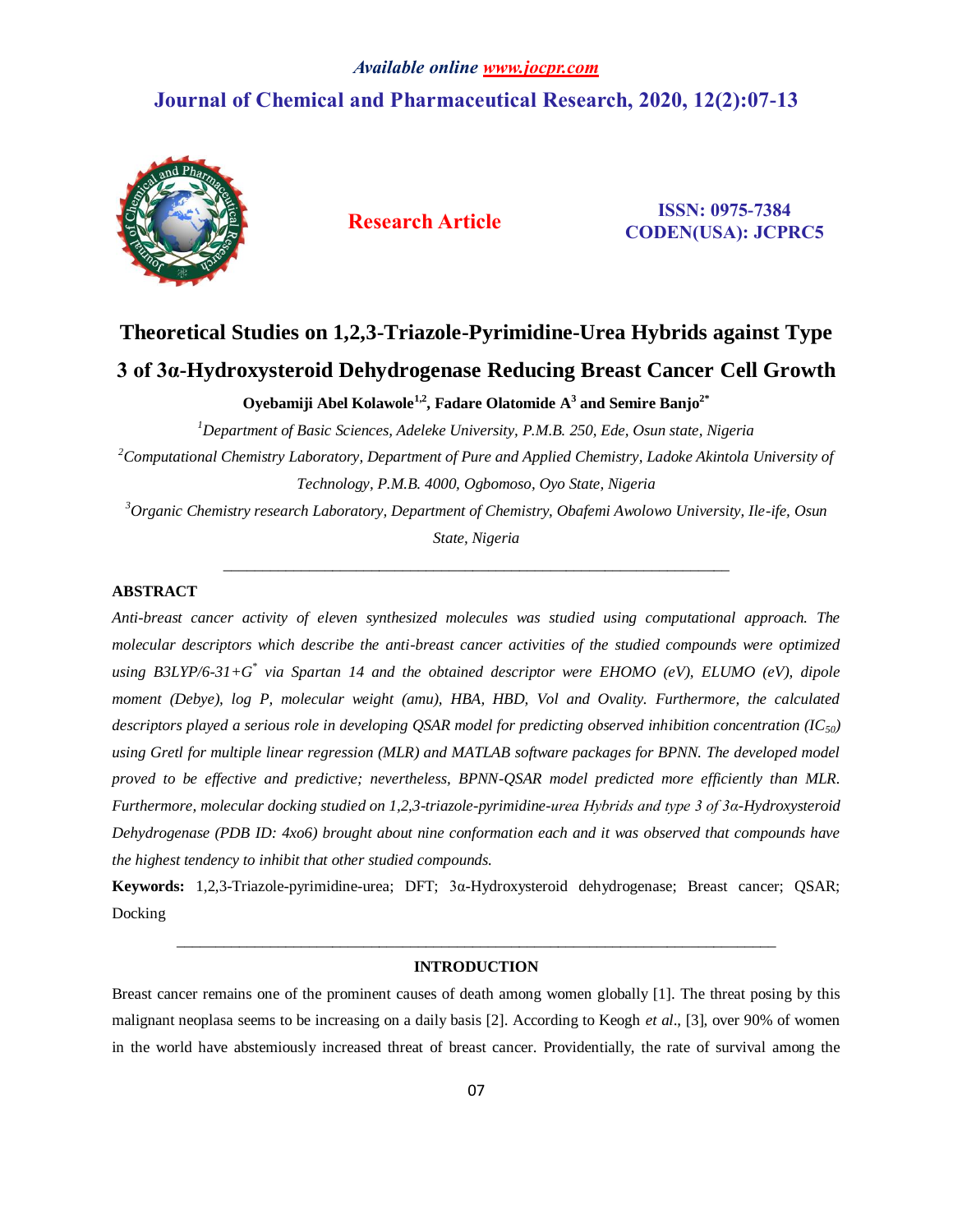patient with breast cancer keeps increasing and this could be attributed to advancement in drug designing and development [4].

Type 3 of 3*α*-Hydroxysteroid Dehydrogenase is an imperative enzyme in which its role in androgen breakdown cannot be underestimated [5]. In the prostate, the inactivation of androgens could be catalysed by 3*α*-Hydroxysteroid Dehydrogenase *via* transformation of 5*α*-dihydrotestosterone to 3*α*-androstanediol [6]. Also, series of 3*α*-Hydroxysteroid Dehydrogenase have been identified in human body to be a serious enzyme in sex act [7]. Also, Bo *et al*., [6], revealed that overpowering type 3 of 3*α*-Hydroxysteroid Dehydrogenase automatically subdue MCF-7 cells growth.

Several derivatives of triazole and pyrimidine have been reported to have series of importance in Medicinal world. These compounds have been reported by many researchers to have series of biological importance like analgesics, anti-inflammatory, antioxidant, anticancer, and diuretics [8-16]. Therefore, hybrids of both triazole and pyrimidine are expected to possess more efficient biological importance than either of the two compounds.

Increasing concern of scientists to develop a predicting technique for cytotoxicities before the synthesis in recent times is becoming alarming. Thus, Quantitative Structure-Activity Relationship (QSAR) searches info linking chemical structure to biological and other activities by developing a QSAR model [17].

Therefore, eleven molecular compounds were studied in this work with the aim of designing and developing QSAR model and examining the observed non-bonding interactions (binding affinity, hydrophilic interactions and hydrophobic interactions) between these studied compounds (Figure 1) and type 3 of 3*α*-Hydroxysteroid Dehydrogenase for possible reduction of breast cancer growth [18,19].



**Figure 1. The schematic structures of 1,2,3-triazole-pyrimidine-urea Hybrids derivatives [18,19]**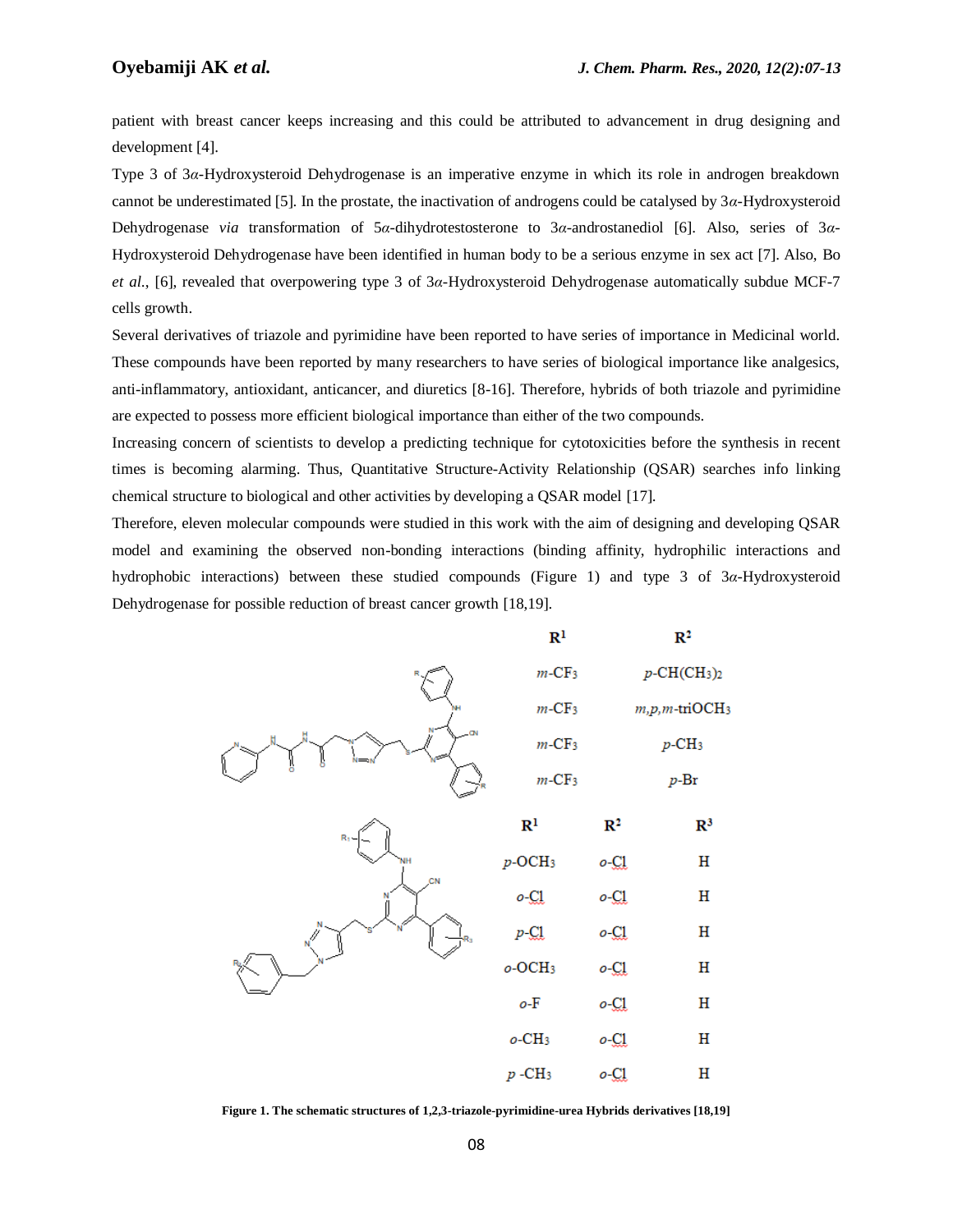#### **METHODOLOGY**

Eleven molecular compounds were studied and optimized using quantum chemical methods *via* Spartan 14 software [20]. The obtained descriptors played effective role in developing QSAR model (equation 4) by using Gretl and Matlab R2015a and the predicted inhibition concentration revealed the effectiveness of the developed model. Also, the developed model was validated by considering correlation coefficient  $(R)$ , cross validation  $(CVR<sup>2</sup>)$  (Equation 1), adjusted correlation coefficient  $(R_{adi}^2)$  (*Equation* 2), P-value. More so, interactions observed between the studied ligand and 3*α*-Hydroxysteroid Dehydrogenase type 3 (PDB ID: **4xo6**) [6] were studied *via* molecular docking. The inhibition constant was calculated using equation 3.

$$
CV. R2 = 1 - \frac{\sum (Y_{obs} - Y_{cal})^{2}}{\sum (Y_{obs} - \tilde{Y}_{obs})^{2}}
$$
 (1)

The  $R_2$  adjusted could be calculated using equation (2)

$$
R_a^2 = \frac{(N-I)\times R^2 - P}{N-1-P}
$$
  
\n
$$
K = e^{-\Delta G}/RT
$$
\n(2)

#### **RESULTS AND DISCUSSION**

#### **QSAR Study**

The obtained molecular descriptors (highest occupied molecular orbital energy  $(E_{HOMO})$ , lowest unoccupied molecular orbital energy ( $E_{LUMO}$ ), solvation energy, Dipole Moment (DM), weight, ovality, hydrophobicity (Log P), Volume (V), Area, Polar Surface Area (PSA)) using quantum chemical method were used to developed QSAR model. As shown in Table 1, it was observed that the developed model used to predict for Multiple Linear Regression (MLR) *via* Gretl software proved to be effective and reliable; however, the prediction made by back propagation nueral network (BPNN) using Matlab R2015a proved to be slightly more effective than the prediction made by using MLR. Thus, the prediction made by using MLR and BPNN were very closer to the experimental and this showed the efficiency of the developed model (Equation 4) (Figures 2 and 3). Also, the prediction were validated by considering cross validation (CV.R<sup>2</sup>) and adjusted  $R^2 (R^2_{adi})$  and these supported the efficiency of the developed models claimed in this work.

 $IC_{50} = -1730.27 - 10.2988(E_{HOMO}) - 0.0915933(DM) + 42.4947(POLARI) - 3.44514(VOL) + 15.2774(E_{LUMO}) - 10.0915935(DM) + 12.4947(POLARI) - 10.0915935(DM) - 10.0915935(DM) - 10.0915935(DM) - 10.0915935(DM) - 10.0915935(DM) - 10.0915935(DM) - 10.0915935(DM) - 10$ 8.92142(OVALITY) (4)

N=11, F=15.17277, P<0.0001, R<sup>2</sup>=0.957, R<sup>2</sup><sub>adj</sub>=0.894, CV.R<sup>2</sup>=0.996, MSE=1.205



**Figure 2. Graphical illustration of Predicted IC<sup>50</sup>** *via* **MLR and observed activity**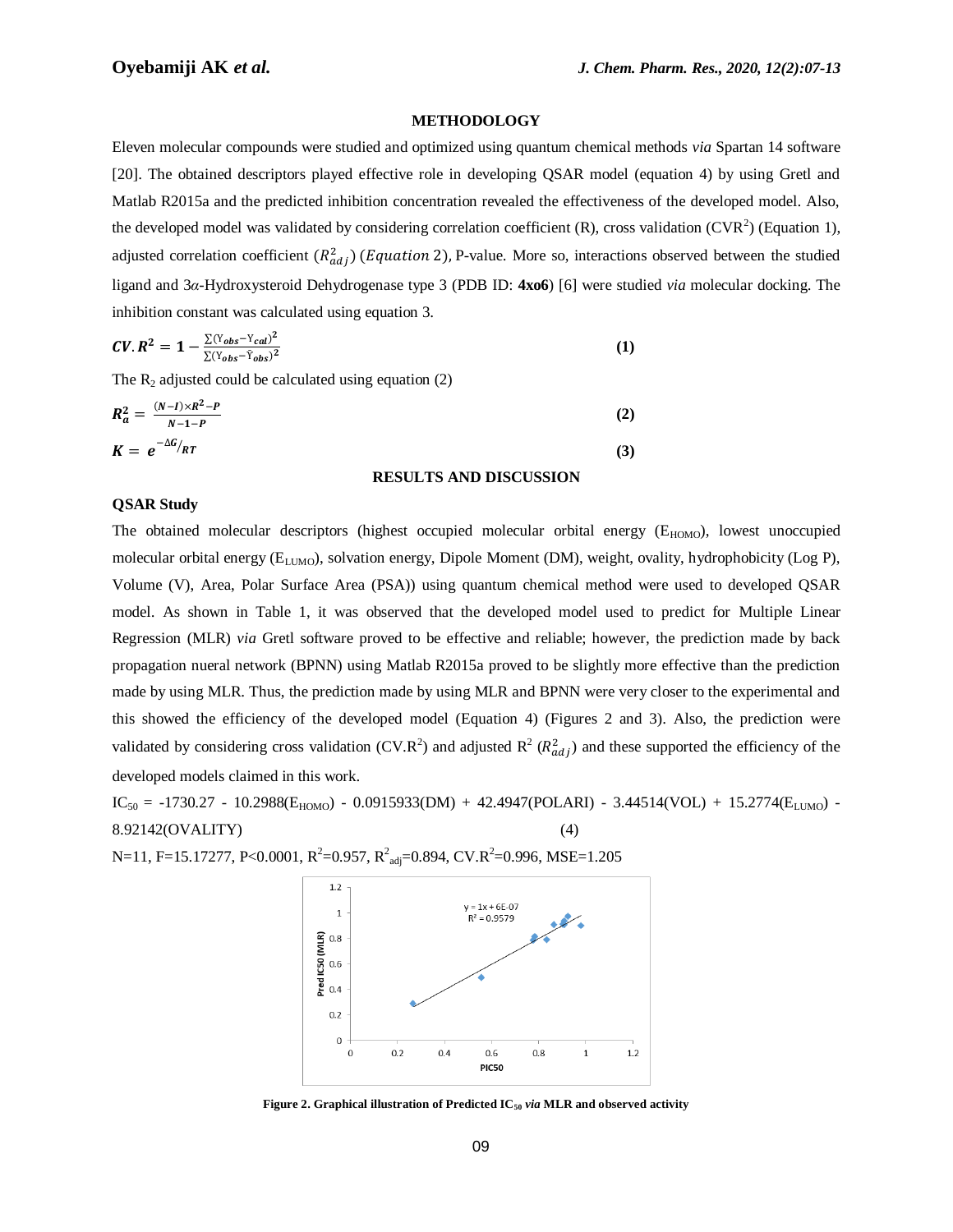|                | PIC      | MLR      | <b>BPNN</b> |
|----------------|----------|----------|-------------|
| 1              | 0.935507 | 0.907475 | 0.907001    |
| $\mathfrak{D}$ | 0.910624 | 0.901625 | 0.902344    |
| 3              | 0.786751 | 0.775482 | 0.769193    |
| 4              | 0.49276  | 0.557581 | 0.470222    |
| 5              | 0.905796 | 0.864109 | 0.877017    |
| 6              | 0.290035 | 0.267348 | 0.285876    |
| 7              | 0.814248 | 0.784004 | 0.809769    |
| 8              | 0.790285 | 0.833185 | 0.765064    |
| 9              | 0.906335 | 0.908087 | 0.899029    |
| 10             | 0.900367 | 0.978932 | 0.889868    |
| 11             | 0.974051 | 0.924424 | 0.965476    |

**Table 1. Calculated and Experimental IC<sup>50</sup> values**





#### **Molecular docking study**

Several derivatives of 1,2,3-triazole-pyrimidine-urea hybrids derivatives were docked against 3*α*-Hydroxysteroid Dehydrogenase type 3 (PDB ID: 4xo6) to identify the non-bonding interactions existing between the studied ligands and receptor. The interactions which were considered are hydrogen bonding, hydrophobic interaction (pi-pi, pi-alkyl, pi-aryl, pi-cation, pi-anion and pi-sigma) as shown in Figure 4. In this work, it was observed that compound 1 possess ability to inhibit 3*α*-Hydroxysteroid Dehydrogenase type 3 than other studied compounds since the highest the binding affinity (in term of negative) the better the efficiency [20,21]. The residues involved between compound **1** and **4xo6** are LYS-270, HIS-117, LEU-308, TRP-86, PHE-311, LYS-131, TRP-227, TYR-55, TYR-24, LEU-306, HIS-222, LEU-268 (Figure 4) (Table 2).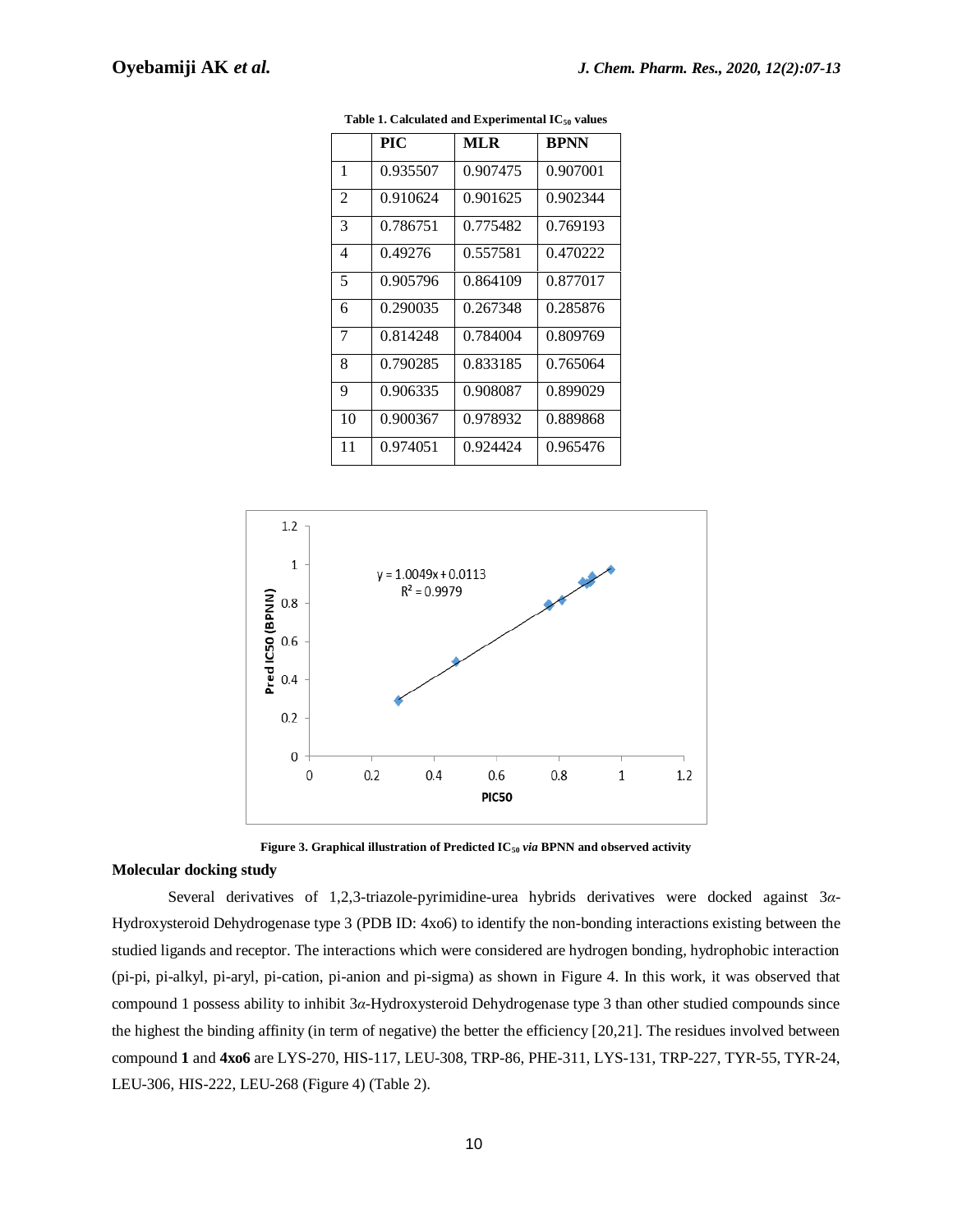|                | <b>Binding Affinity</b> |                      | <b>Amino Acid Residue</b>                                           |  |
|----------------|-------------------------|----------------------|---------------------------------------------------------------------|--|
|                | (kcal/mol)              | $K_i(\mu M)$         |                                                                     |  |
| $\mathbf{1}$   |                         |                      | LYS-270, HIS-117, LEU-308, TRP-86, PHE-311, LYS-131, TRP-227, TYR-  |  |
|                | $-12.80$                | $2.41 \times 10^{9}$ | 55, TYR-24, LEU-306, HIS-222, LEU-268.                              |  |
| 2              | $-8.80$                 | $2.82 \times 10^{6}$ | GLN-6, ALA-44, VAL-281, GLU-285, ARG-278, SER-1, ASP-2, GLN-6       |  |
| $\overline{3}$ |                         |                      | PRO-26, VAL-29, TYR-272, ALA-25, HIS-222, SER-217, LYS-270, LEU-    |  |
|                |                         |                      | 306, TYR-55, TYR-216, THR-23, TYR-24, ALA-218, LEU-219, SER-221,    |  |
|                |                         |                      | GLY-220, HIS-117, LEU-268, GLY-22, ALA-269, ARG-2233, VAL-234,      |  |
|                | $-11.00$                | $1.15 \times 10^8$   | LEU-235, LEU-236                                                    |  |
| $\overline{4}$ |                         |                      | ILE-129, HIS-222, LEU-306, TRP-227, TYR-55, VAL-128, TYR-24, VAL-   |  |
|                | $-9.80$                 | $1.52 \times 10^{7}$ | 54, HIS-53, LYS-31, ASN-56, ALA-27                                  |  |
| 5              |                         |                      | VAL-128, TRP-227, SER-217, HIS-222, LEU-308, HIS-117, LEU-306, TYR- |  |
|                | $-10.90$                | $9.78 \times 10^{7}$ | 24, VAL-54                                                          |  |
| 6              |                         |                      | PRO-26, HIS-222, TYR-55, TYR-216, SER-217, LEU-306, LYS-270, ALA-   |  |
|                | $-9.90$                 | $1.80 \times 10^7$   | 253, ARG-276, LEU-219                                               |  |
| $\overline{7}$ | $-10.40$                | $4.20 \times 10^{7}$ | ARG-276, LEU-219, ALA-253, LEU-268, TYR-216, HIS-222, LYS-270       |  |
| 8              |                         |                      | HIS-222, TYR-55, LEU-306, ALA-27, TRP-227, LEU-308, PHE-118, TRP-   |  |
|                | $-10.60$                | $5.89 \times 10^{7}$ | 86, HIS-117, TYR-216                                                |  |
| $\overline{9}$ |                         |                      | TYR-55, TRP-227, LEU-306, HIS-222, VAL-54, ALA-27, VAL-128, HIS-    |  |
|                | $-11.10$                | $1.37 \times 10^8$   | 117, TRP-86, LEU-308, PHE-118, ASN-167                              |  |
| 10             |                         |                      | ARG-276, PRO-26, TYR-216, LEU-268, LYS-270, ALA-218, LEU-219,       |  |
|                | $-10.50$                | $4.98 \times 10^{7}$ | ALA-253                                                             |  |
| 11             | $-10.90$                | $9.78 \times 10^{7}$ | LYS-270, ALA-253, LEU-219, ARG-276, ALA-218                         |  |

**Table 2. Interactions between 1,2,3-triazole-pyrimidine-urea hybrids Derivatives and receptor (4xo6)**



Pi-Alkyl



Pi-Sigma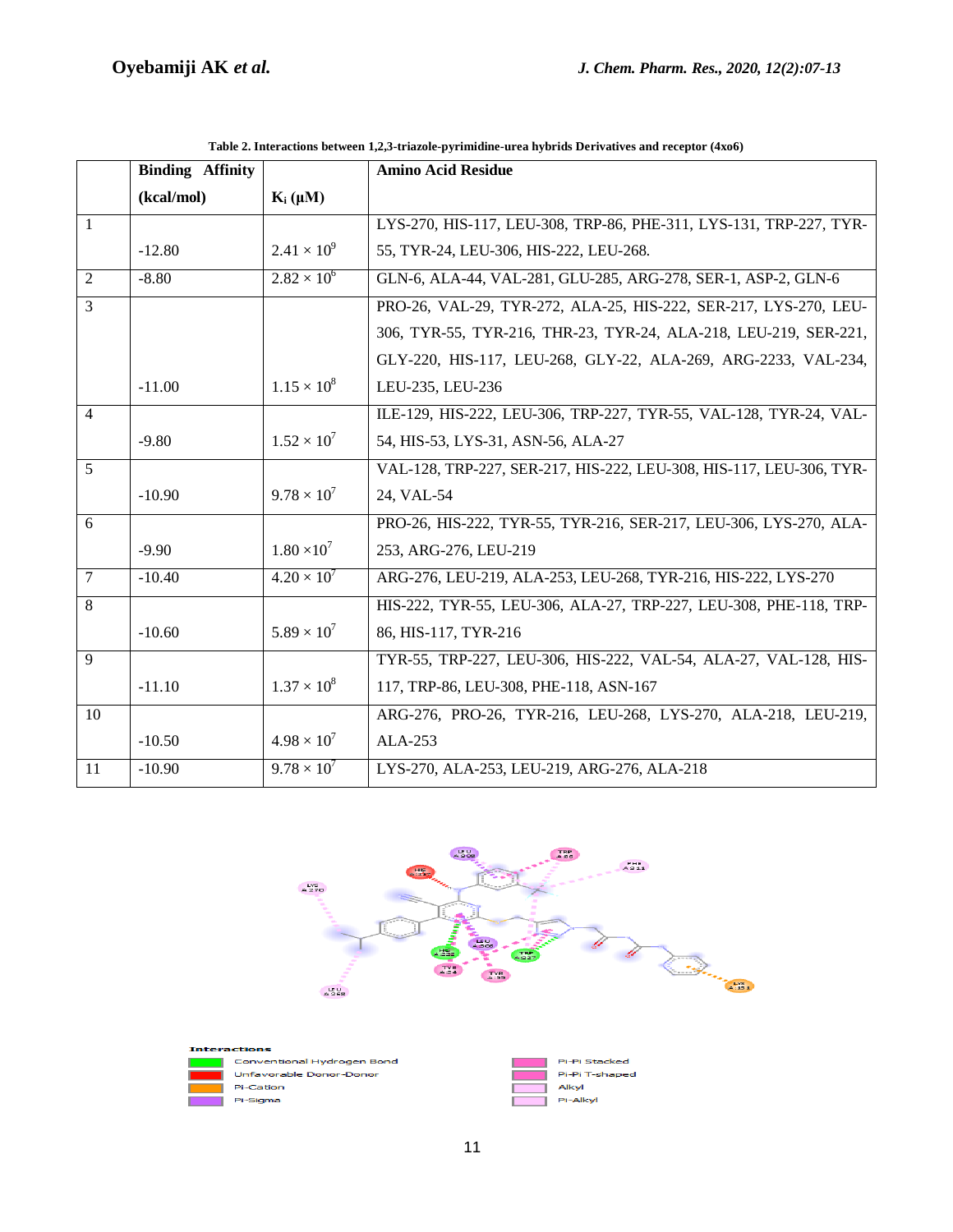

### **Figure 4. Binding interaction of compound 1, 3 and 9 with 4xo6 CONCLUSION**

Cytotoxicity of Eleven (11) 1,2,3-triazole-pyrimidine-urea hybrids Derivatives were studied using Quantum chemical method and the molecular descriptors obtained were used to develop QSAR model to predict the observed inhibition concentration (IC50) *via* Gretl. The model established for both MLR and BPNN predicted well and proved to be proficient. Also, the difference between the predicted  $IC_{50}$  for both MLR and BPNN was very slight; however, the prediction made by using BPNN was more accurate than the prediction made using MLR. More so, the docking study was observed to reveal the binding interaction between the studied compounds and the receptor. Thus, compound 1 inhibited more effectively than other compounds.

#### **REFERENCES**

- 1. L Bojan; GR Jonathan; AK Sommer; W Ernst; R Andreas. *The Breast*. **2019**, 43: 31-38.
- 2. SP [Helmrich;](javascript:;) S Shapiro; L Rosenberg; DW [Kaufman;](javascript:;) D Slone; C Bain; OS Miettinen; PD Stolley; [NB](javascript:;) Rosenshein; RC Knapp; T [Leavitt;](javascript:;) Jr., D [Schottenfeld;](javascript:;) RL [Engle;](javascript:;) Jr., M Levy. *Am J Epidemiol*. **1983**, 117(1): 35-45.
- 3. LA Keogh; E Steel; P Weideman; P Butow; IM Collins; JD Emery; GB Mann; A Bickerstaffe; AH Trainer; LJ Hopper; KA Phillips. *The Breast*. **2019**, 43: 39-47.